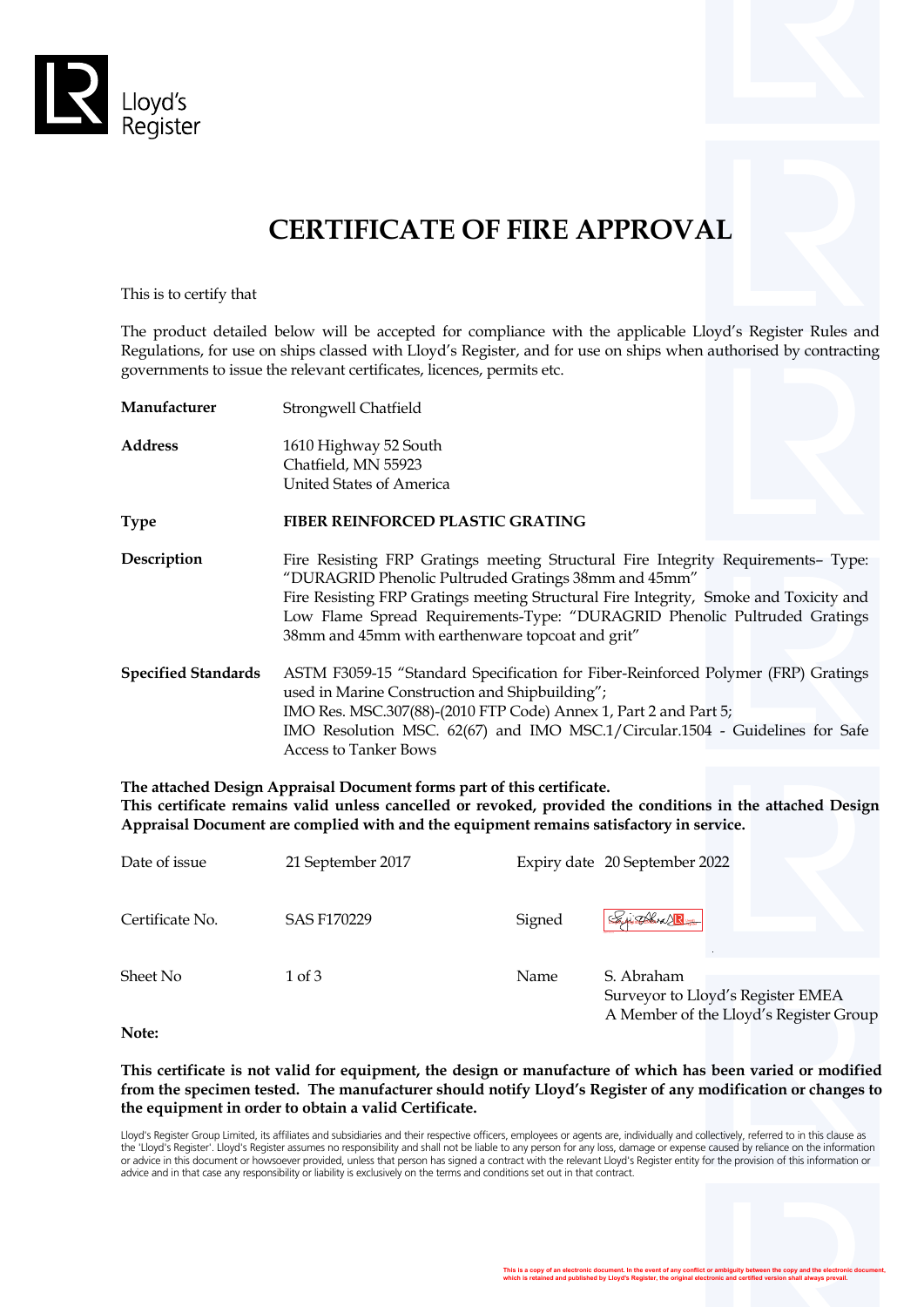

## **Lloyd's Register EMEA**

*71 Fenchurch Street, London, EC3M 4BS Telephone 020 7423 2416 Fax 020 7423 2053 Email tass@lr.org*

Page 2 of 3

Document number SAS F170229

Issue number

1

### **DESIGN APPRAISAL DOCUMENT**

| Date              | Ouote this reference on all future communications |
|-------------------|---------------------------------------------------|
| 21 September 2017 | SOUTSO/SFS/TA/SA/WP29755118                       |
|                   |                                                   |

#### **ATTACHMENT TO CERTIFICATE OF TYPE APPROVAL No. SAS F170229**

This Design Appraisal Document forms part of the Certificate.

#### **APPROVAL DOCUMENTATION**

Intertek Testing Services NA Inc. Elmendorf, Texas, United States of America; Fire test reports No: 102299027SAT-003A dated 25 November 2015 (for ASTM F3059-15 Structural Fire Integrity Test), 102429778SAT-003A Rev 1 and 102429778SAT -003B Rev 1, both dated 5 February 2016 (for ASTM E84 Surface flammability Tests), 103131845MID-001REV1 dated 1 August 2017 (IMO 2010 FTP Code Annex 1 Part 2 Test) and 103131845SAT-002A dated 26 July 2017 (IMO 2010 FTP Code Annex 1 Part 5 Test).

Composite Materials Technology Centre, Winona, Minnesota, United States of America; COMTEC Job File #061812-01 for ASTM F3059-15 Durability Test dated 11 July 2012, COMTEC Job File #121115-02 for Deflection Limits Test dated 22 January 2016, Assembled Grating Ultimate Failure Test, Wheel loading Test, Assembled Panel Impact Resistance Test, UV Resistance Test and Saltwater Spray Test, all dated 26 January 2016.

Smith-Emery Laboratories, Minnesota, United States of America; Test Project No: 31371-1 for ASTM F3059- 15 Skid Resistance Tests dated 14 January 2016

#### **CONDITIONS OF CERTIFICATION**

- 1. "DURAGRID Phenolic FRP Pultruded Gratings" have achieved Structural Fire Integrity Level 2 (L2) and Surface Flammability Requirements according to ASTM F3059-15 and therefore may be considered for applications where Structural Fire Integrity Levels L2, L3 or L0 (Flame spread only) according to ASTM F3059-15 is required
- 2. "DURAGRID Phenolic FRP Pultruded Gratings" with "Strongwell Earthenware top coat and grit outer surface" may be considered for applications as described in 1 above and additionally where Smoke and Toxicity and Low Flame Spread Properties relevant for Primary deck coverings or Floor Coverings in accordance with IMO FTP Code Annex 1 Part 2 and Part 5 respectively are required (For example, for providing safe access to tanker bows in accordance with IMO Resolution MSC.62(67) and IMO MSC.1/Circular.1504)
- 3. DURAGRID gratings may be used in applications onboard ships only; their use for offshore platforms where they could be subjected to a hydrocarbon and/or jet fire exposure is outside the scope of this certificate and any such applications must be separately approved by the Project Plan Approval Authority on a case-by-case basis
- 4. Any surface coating used with the product, other than the "Strongwell Earthenware top coat and grit outer surface" mentioned in 2 above, is to be separately approved at its maximum thickness intended to be used in practice
- 5. The use of DURAGRID gratings in each case is to be approved by the design Plan Approval Authority for each project in accordance with relevant Flag Administration requirements. Generally, they may be considered on a case by case basis for walkways, ladders and platforms which are clearly not used for escape, or access for fire-fighting, emergency or rescue operations
- 6. Maximum unsupported span: 1118 mm (44 in)
- 7. Bearing bar thickness tested: 38.1mm (1.5 in) and 45mm (1.77 in)